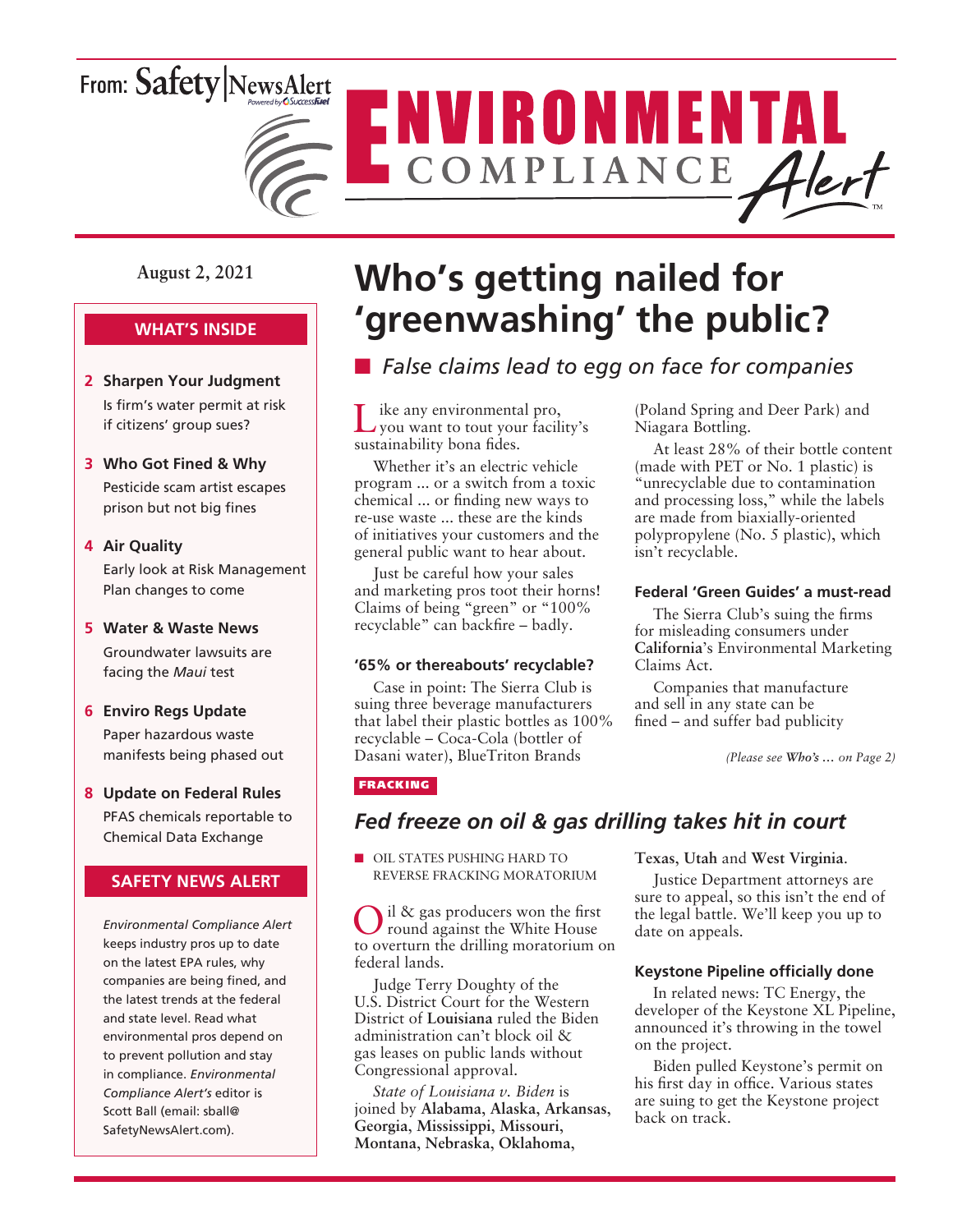# $\overline{C\overline{O}$  V<sub>ID</sub> - 19

#### ENVIRO HEALTH & SAFETY

# **Guide: Ease workers' air quality concerns**

I ndoor air quality (IAQ) is a hot<br>concern for businesses as more concern for businesses as more and more employees return to the workplace post-COVID.

Environmental health and safety pros may be called on to offer their advice and assist on plans.

Keep these points in mind, courtesy of energy efficiency experts WellStat:

#### **5 crucial steps**

- Ensure outside air is safe. Intakes located near equipment or motor vehicles can draw in pollutants like particulate matter. Your facility department or site vendor may not be aware of a problem. Some facilities are putting air quality sensors outside to monitor if safe air is coming in via intakes.
- Establish IAQ monitoring practices, including benchmarks, prioritization of problems, system performance and building user feedback (asthmatics and allergy sufferers may alert you to a dust or odor problem before others do).
- Implement a preventive, or better



**EDITOR-IN-CHIEF: SCOTT BALL** sball@SafetyNewsAlert.com

MANAGING EDITOR: FRED HOSIER PRODUCTION EDITOR: P.J. FRONZEO EDITORIAL DIRECTOR: CURT BROWN

*Environmental Compliance Alert* (ISSN 1069-0131), August 2, 2021, Vol. 29 No. 655, is published semi-monthly, except once in December (23 times a year).

This publication is designed to provide accurate and authoritative information in regard to the subject matter covered. It is sold with the understanding that the publisher is not engaged in rendering legal, accounting, or other professional services. If legal or other expert assistance is required, the services of a competent professional should be sought. — From a declaration of principles jointly adopted by a committee of the American Bar Association and a committee of publishers.

**Copyright © 2021** Safety | News Alert. Please respect our copyright: Reproduction of this material is prohibited without prior permission. All rights reserved in all countries.

yet predictive, maintenance plan to stay on top of IAQ issues. You'll

### **Make IAQ data available**

avoid unnecessary upgrades, IAQ testing and balancing costs over the long run.

- Make IAO data available to tenants and building users. People will feel safer if they know what's being done to boost IAQ.
- Set sustainability goals and aim to meet building certification standards such as LEED.

**Info:** tinyurl.com/ wellstatiaqguide655

### *Who's …*

– for violating the Federal Trade Commission's *Green Guides*, which provide clearcut definitions and parameters for marketing products as "biodegradable" or "carbon-free." *(continued from Page 1)*

It pays to double check the *Green Guides* closely when rolling out a product or advertising your services: FTC fines can be steep, especially for companies that lack the deep pockets of a Coca-Cola.

For example, a **Florida**-based beauty product and skin care maker paid a \$1.76 million fine for falsely labeling their products as "100% organic" and "certified organic."

Fossil fuel producers may be the FTC's next target. The agency is investigating Chevron for misrepresenting its production of renewable fuels and carbon footprint in print (*see* ECA *5/17/21, Page 8 for more info*).

**Info:** ftc.gov/news-events/ media-resources/truth-advertising/ green-guides

### *S h a r p e n y o u r j u d g m e n t*

*This feature provides a framework for decision making that helps keep you and your company out of trouble. It describes a recent legal conflict and lets you judge the outcome.*

#### **N** IS WATER PERMIT AT RISK IF **CITIZENS' GROUP SUES?**

"I'm not ignoring your concerns," sighed Buck Flanagan, environmental director. "My company's not ignoring you either, Margaret. We just don't agree that our storm or wastewater will harm drinking water, as you say it does."

"We have data to back it up," replied Margaret Farley, the leader of a citizens' group that sued companies like Buck's all the time.

"If you increase production like you plan to, it'll lead to a major increase in nitrates," said Margaret. "The nitrate levels in ground and surface water in this area are already too high.

"We're making a simple request to cut back on production here, at least for the time being," said Margaret.

#### **Company says permit's in order**

"Like I said, we don't see it being a problem," said Buck. "Neither does the state. They're ready to issue a permit any day."

"That would be a mistake for your neighbors and the state if that happens," said Margaret.

"You have our petition. A lot of signatures on there. We're not going away!" said Margaret.

"Take it up with the state," said Buck. "The water office seems to think our plan is up to snuff."

The state issued the company a permit. Margaret's group sued to have the permit changed, which put the company's plans in limbo. Who won this battle?

**n** *Make your decision, then please turn to Page 6 for the court's ruling.*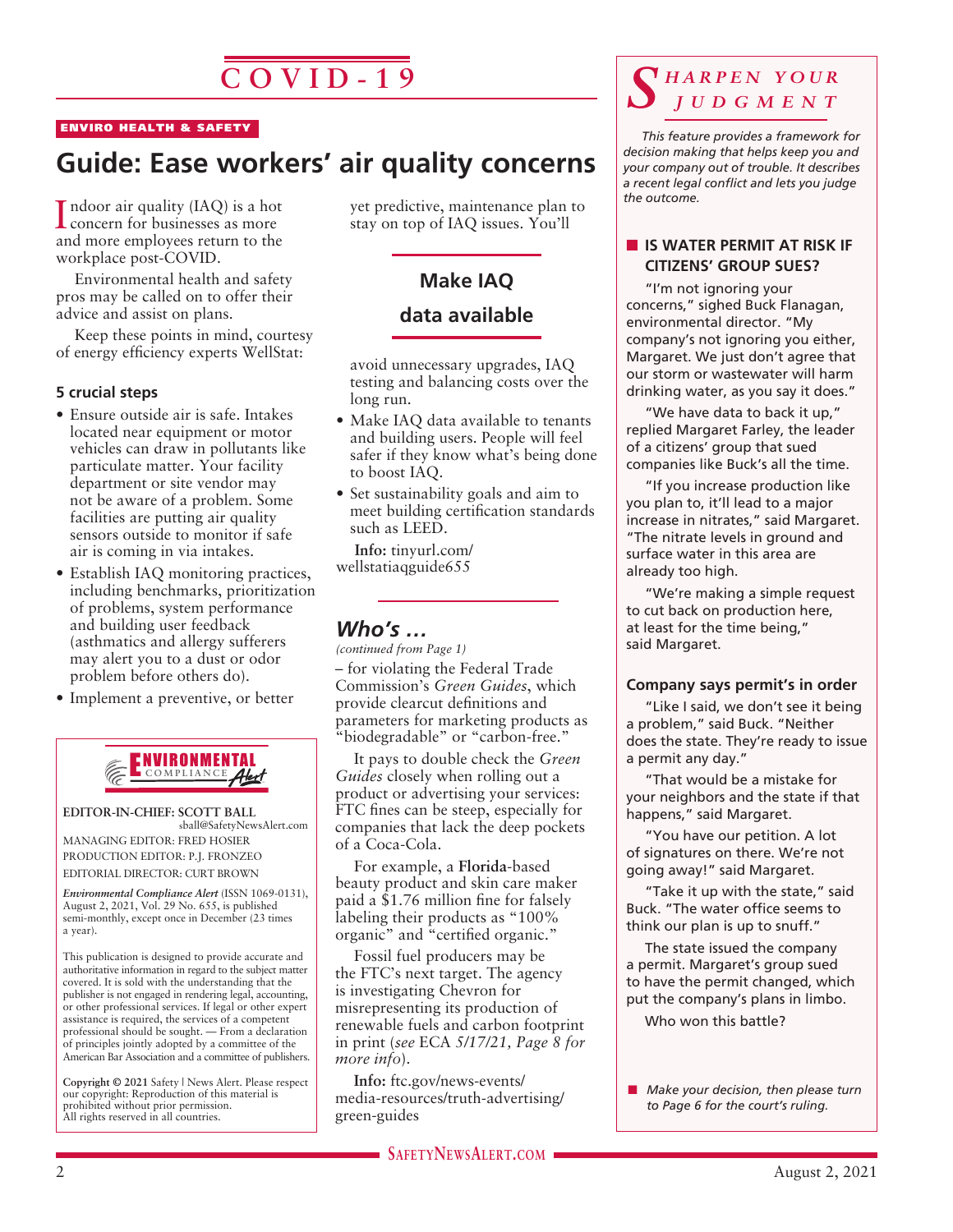# **Where other companies are stumbling over compliance**

*For more fines, visit:* www. EnvironmentalComplianceAlert. com/category/who-got-fined-why

#### Pesticide scammer escapes jail time but not big fines

- **Individual/Company:** Samir Haj, owner of EcoShield, San Diego, **California**.
- **Business:** Pesticide distributor and importer.
- **Penalty:** Five years probation and \$556,443 fine (total).
- **Reasons for penalty:** Haj imported and sold an unregistered pesticide product from Japan which he marketed as a killer of airborne viruses such as COVID-19, called EcoAirDoctor. He also underreported how much he paid for the products to the U.S. Customs and Border Protection. The product, as noted on the label, contains sodium chlorite, which is an item declared to be unmailable under U.S. Postal rules and regulations.
- **Note:** Haj pleaded guilty to entry of goods falsely classified and distribution of unregistered pesticides.

#### Building site's stormwater plan left a lot to be desired

**Company:** ZWJ Properties, Win Hollow Subdivision, Boise, **Idaho**.

**Business:** Construction site. **Penalty:** \$62,000.

**Reasons for penalty:** ZWJ failed to:

• prevent untreated concrete washout from running off site to Crane

*To help your firm avoid common mistakes and violations, we present a cross-section of recent enforcement actions in each issue. Penalties for firms or individuals can include fines, mandatory facility upgrades, house arrest and even jail time.*

Creek, a tributary of the Boise River

- minimize turbid discharges of stormwater pollutants
- maintain an adequate Stormwater Pollution Prevention Plan
- install and maintain Best Management Practices, such as erosion and sediment control measures, and
- conduct inspections.
- **Note:** The next Construction General Permit for stormwater includes new requirements for site owners and operators (s*ee top of Page 5 in last issue or search under the Stormwater tab at our website for more info*).

#### Lead paint safety sting nails eight contractors

**Companies:** Eight residential firms in Spokane, Bellingham and Kennewick, **Washington** state.

**Business:** Contractors and renovators.

- **Penalty:** \$200 and higher fines.
- **Reasons for penalty:** The businesses didn't comply with the lead Renovate, Repair and Painting rule, including keeping current EPA certification (go to *epa.gov/news releases/epa-reaches-settlementseight-washington-renovators-leadbased-paint-violations*).

#### Metal plant has a lot of improvements to make

**Company:** Spectro Alloys, Rosemount, **Minnesota**.

- **Business:** Secondary aluminum recycling.
- Penalty: \$110,000 civil fine and up to \$1 million in air pollution control upgrades.
- **Reasons for penalty:** The company was cited for:
- exceeding emission limits from an uncontrolled furnace hearth stack
- failing to maintain a closed vent system at their scrap dryer, and
- failing to properly monitor lime injection at the dryer baghouse.
- **Note:** The company's consent decree requires it to:
- install a new baghouse which will control all emissions from the furnace including the hearth
- upgrade the dryer baghouse
- install new capture hoods and make additional improvements to the dryer closed vent system
- increase emissions monitoring, and
- make improvements to its operations, maintenance and monitoring plan.

#### Fuel tank leak went undetected: \$150K ticket

- **Companies: Hawaii** Fueling Facilities and Signature Flight Support, Sand Island, Honolulu, HI.
- **Business:** Bulk jet fuel storage facility for Honolulu International Airport.

**Penalty:** \$150,000.

- **Reasons for penalty:** Both firms violated the Spill Prevention, Control and Countermeasure (SPCC) rule which falls under the Oil Pollution Act. The former operator discovered 42,000 gallons of jet fuel leaked through the bottom of an aboveground storage tank. More than 1,900 gallons of fuel were recovered.
- **Note:** Under the terms of the settlement, the firms will:
- install a double bottom tank floor on all remaining single bottom tanks by December 31, 2028
- conduct more frequent physical tank inspections until all tanks are retrofitted with double bottoms
- implement additional monitoring to detect leaks
- install an impervious liner within three years, or alternatively, implement an improved sub-surface slurry wall, and
- revise the facility's SPCC plan.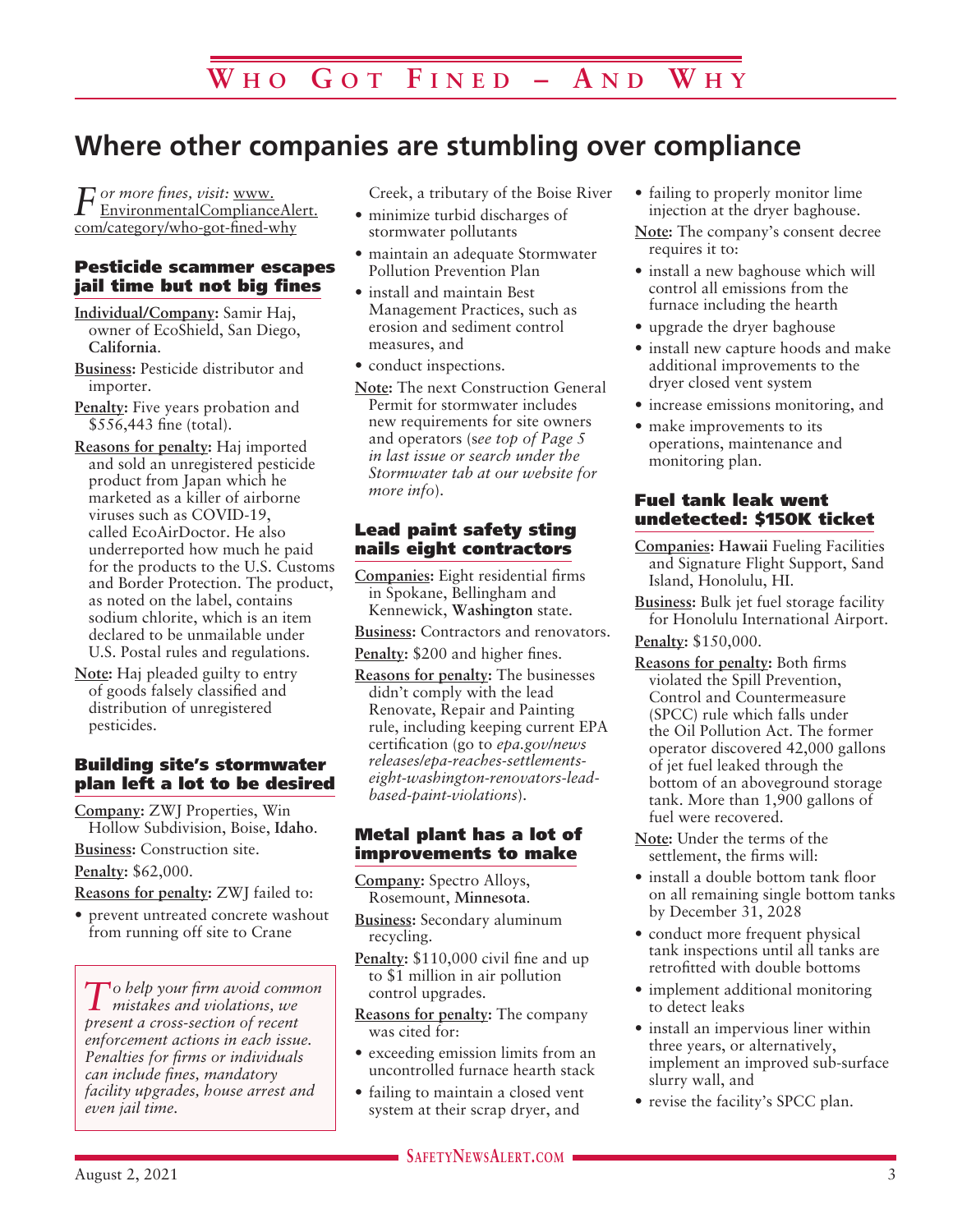# **A i r Q u a l i t y**

#### RISK MANAGEMENT PLANS

## **Early look at RMP reg changes to come**

EPA asked for comments on whether it should strengthen Clean Air Act Risk Management Plan (RMP) requirements for chemical plants.

Former EPA chief Christine Todd Whitman, two retired generals and a former agency official answered with an affirmative Yes.

The group urged EPA to revisit the 2016 RMP rule and build on it to protect neighboring communities, specifically overburdened areas to satisfy the Biden administration's focus on Environmental Justice.

Following are Whitman and company's recommendations that EPA will look to make a reality soon:

#### **Make analyses mandatory for all**

• All RMP facilities should have to conduct safer technology and alternatives analyses (STAAs) to reduce the consequences of a catastrophic release. About 78% of the 12,500 RMP facilities

#### EPCRA

### *Unmarked pipes and more gaffes result in \$200K hit*

**n** SITE WASN'T PREPARED FOR AN ACCIDENTAL RELEASE – NOW IT IS

Here's a timely reminder that shortcomings in chemical safety measures can balloon to well over \$100,000 if regulators cite you under multiple statutes:

- the Clean Air Act's (CAA) Risk Management Plan (RMP) rule
- the Emergency Planning and Community Right-to-Know Act (EPCRA), and
- the CAA general duty clause.

#### **Staff lacked written plans**

The latest company to be made an example of is the AES **Hawaii** coal-fired power plant in Kapolei on the island of Oahu.

Inspectors made a number of

were exempted from having to conduct STAAs when the Trump administration rolled back RMP revisions, including water treatment plants that use chlorine gas.

- STAAs need to be shared with communities, emergency planning committees and firefighters.
- High-risk facilities need to substitute safer alternatives to processes wherever feasible. Sources include wastewater and drinking water treatment plants, bleach plants, hydrogen fluoride refineries and others among the 2,000 high-risk facilities cited in EPA's National Enforcement Initiatives proposal.
- The RMP-regulated substance list should be expanded to include ammonium nitrate, reactive chemicals and other hazardous substances.

**Info:** republicreport.org, 6/16/21.

# alarming discoveries during their tour

- of the plant. Problems included: • missing or insufficient labeling
- on the anhydrous ammonia system's piping and valves
- failure to keep documents and submit to emergency responders
- insufficient process hazard analysis related to ammonia
- lack of safe distance between pieces of equipment and in aisles
- corroded piping and equipment, and
- insufficient staff training as employees weren't given written normal and emergency shutdown procedures.

EPA wrote out citations under CAA section 112r (RMP) and EPCRA for a total of \$199,725 in fines. The utility has corrected the violations.

*This feature provides insights into the enforcement process – from the point of view of EPA and state inspectors – so you can avoid routine compliance mistakes made by other companies.*

#### **N** WASTES NOT ID'D OR **REPORTED - \$65K IN FINES**

**To:** Regional Enforcement Director **From:** Inspector Bob Wiley **Re:** RCRA

There's usually more than one reason for RCRA problems at regulated facilities beyond just simple carelessness.

I'm finding that it's the folks who've moved beyond paper and pen recordkeeping that have a much higher rate of compliance.

Case in point is Acme, which is in an industry where one or more waste streams are categorically hazardous – and some companies don't stay on top of RCRA rules governing hazwaste.

#### **Poor waste management habits**

Acme was one of several facilities we visited. It didn't take more than a few minutes before we found some basic violations:

- At least two waste streams contained traces of toxic metals. But Acme wasn't separating those toxics or reporting them.
- Acme's hazwaste containers weren't dated or kept closed.
- The worst part was some hazwastes were incompatible, making the risk of an explosion and fire much greater.

Acme has racked up just over \$65,000 worth of fines.

I think a supplemental project may be in order here as well.

Acme could prevent future occurrences if it implements a hazwaste inventory system to track and maintain disposal records.

n *Dramatized for effect. Based on a settlement between EPA and a research university.*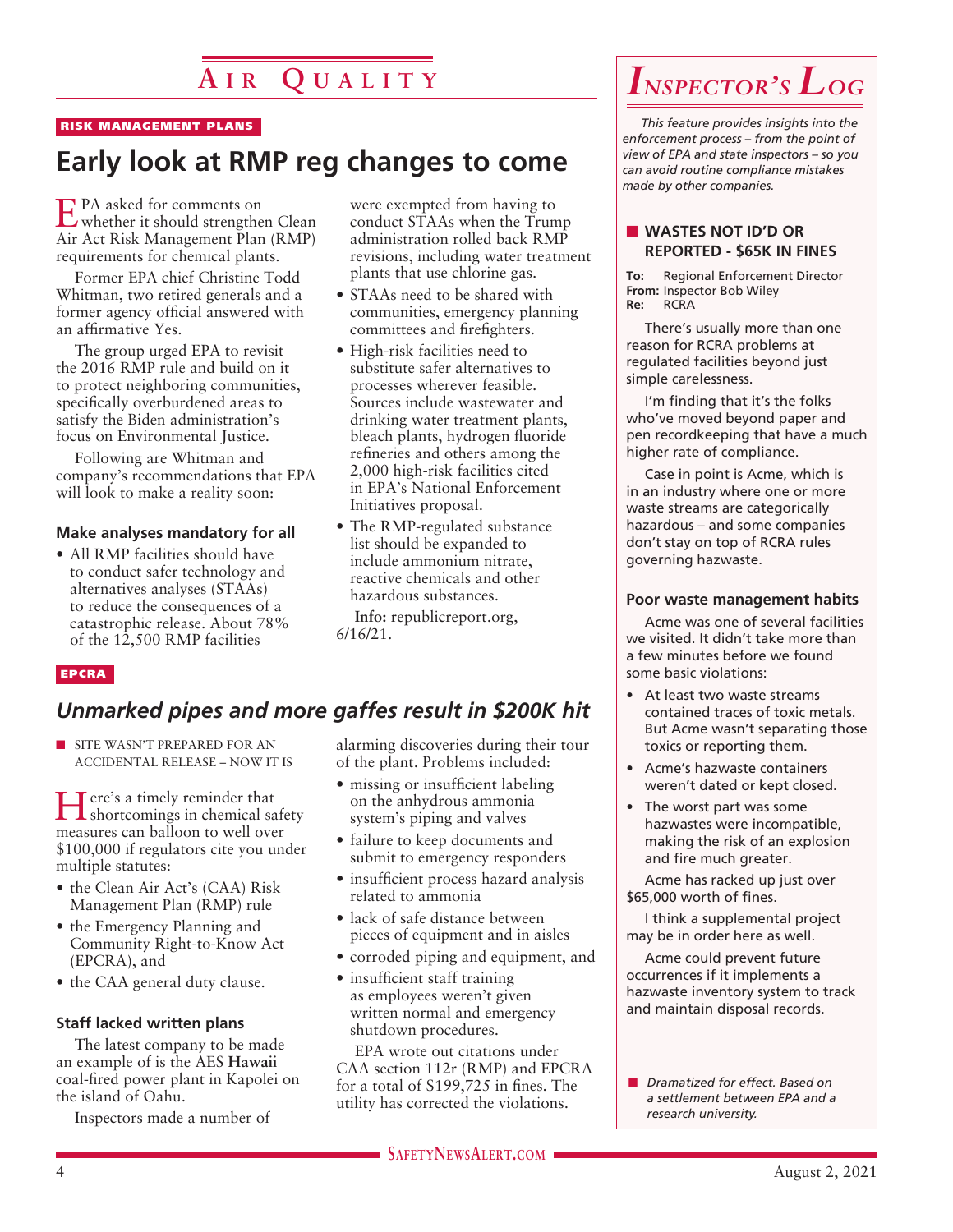### **W a t e r & W a s t e N e w s**

#### CLEAN WATER PERMITS

### **Groundwater cases facing the** *Maui* **test**

ast year, the U.S. Supreme Court ruled subsurface pollutants that reach surface waters may trigger Clean Water Act (CWA) permit liability.

(*Search for "Maui point source" at our website for a timeline.*)

The *County of Maui v. Hawaii Wildlife Fund* ruling is now being applied to groundwater pollution cases at the state and federal district court level.

For example, the Big Sky Water and Sewer District in **Montana** is being sued for contaminants from sewage holding ponds discharging to the Gallatin River.

The utility argued it couldn't effectively treat wastewater from the region without operating the holding tanks as is.

The Montana district court denied a temporary injunction against the water utility because the group suing couldn't show irreparable harm would be done. Elevated nitrogen samples didn't "provide the kind of time,

distance, and dilution data" that Maui calls for, the court ruled.

#### **All in the eye of the beholder**

Talk about a subjective ruling! Cases just like this one are waiting to be heard, and could go either way depending on the judges hearing them.

That's because the Supreme Court set seven parameters that *may prove relevant* in determining if a discharge permit is necessary for pollution: 1) transit time 2) distance traveled 3) the nature of the material through which the pollutant travels 4) how much the pollutant is diluted or chemically changed as it travels 5) the amount of pollutant entering the navigable waters relative to the amount that leaves the point source 6) the manner by or area in which the pollutant enters the navigable waters, and 7) the degree to which the pollutant maintains its identity.

**Info:** huntonnickelreportblog.com, 6/18/21.

#### WATER QUALITY

### *Court upholds Iowa's lenient farm runoff policy*

**N FARMERS ESCAPE NITROGEN,** PHOSPHOROUS LIMITS FOR NOW

A voluntary water pollution policy for corn and hog farms in **Iowa** will remain in place following a ruling by the Hawkeye State's supreme court.

Environmental groups argued nitrogen and phosphorous limits were needed for farm runoff, and that new concentrated hog farms shouldn't be built, to reduce pollution in the Raccoon River and other waterways.

The court ruled 4-3 against setting policy as the groups wanted which puts the ball back in state legislators' court. Agriculture groups will continue lobbying state lawmakers to keep the voluntary policy in place.

The Hawkeye State's voluntary

policy doesn't shield farms from citizens' group lawsuits.

#### **Farms maintain upper hand**

One of the judges voting with the majority wrote that the Des Moines Water Works had better standing to sue because utilities (and taxpayers) are funding the waste treatment bill.

But the Des Moines utility lost a federal court case in 2017 in which it sought to get farms to pay their fair share or slash pollution.

Iowa is the No. 1 producer of corn and pork, a byproduct of which is billions of gallons of liquid manure released into lagoons and soil.

**Info**: iowacourts.gov/iowa-courts/ supreme-court/supreme-courtopinions/case/19-1644

### **Trends To Watch**

#### **N** OIL WELL BUFFER ZONE REG **OVERDUE IN GOLDEN STATE**

The **California** Geologic Energy Management Division (CalGEM) is late in proposing health and safety regs to protect people living near oil & gas drilling sites.

The regs were due last December per an executive order by Governor Gavin Newsom (D). CalGEM said they'd have a reg ready by spring but missed that deadline too.

Despite its reputation as a leader in tough environmental and safety regs, California lacks oil & gas well buffer zone rules that states like **Pennsylvania** and **Texas** have.

For example, Texas prohibits wells being closer than 467 feet of a property line.

Industry groups opposed buffer zones for between oil & gas wells and homes, hospitals, schools and parks because it would cut into energy production.

**Info:** conservation.ca.gov/calgem

#### **NOTHER STATE ADOPTS HAZWASTE GENERATOR RULE**

Facilities in **Maryland** now have to comply with EPA's Hazardous Waste Generator Improvements (HWGI) rule.

Maryland became the 35th state to adopt HWGI. **Tennessee** added the mandatory reg changes to their RCRA programs a couple months ago (*search for "hazardous waste generator states" at our website*).

Most states are adopting two less stringent guidelines – both of which are popular with industry:

- allowing a facility to avoid a higher generator status for an episodic event, such as a tank cleanout, and
- permitting a very small quantity generator to send hazwaste to a large quantity generator under control of the same owner.

**Info:** www.dsd.state.md.us/ MDR/4809.pdf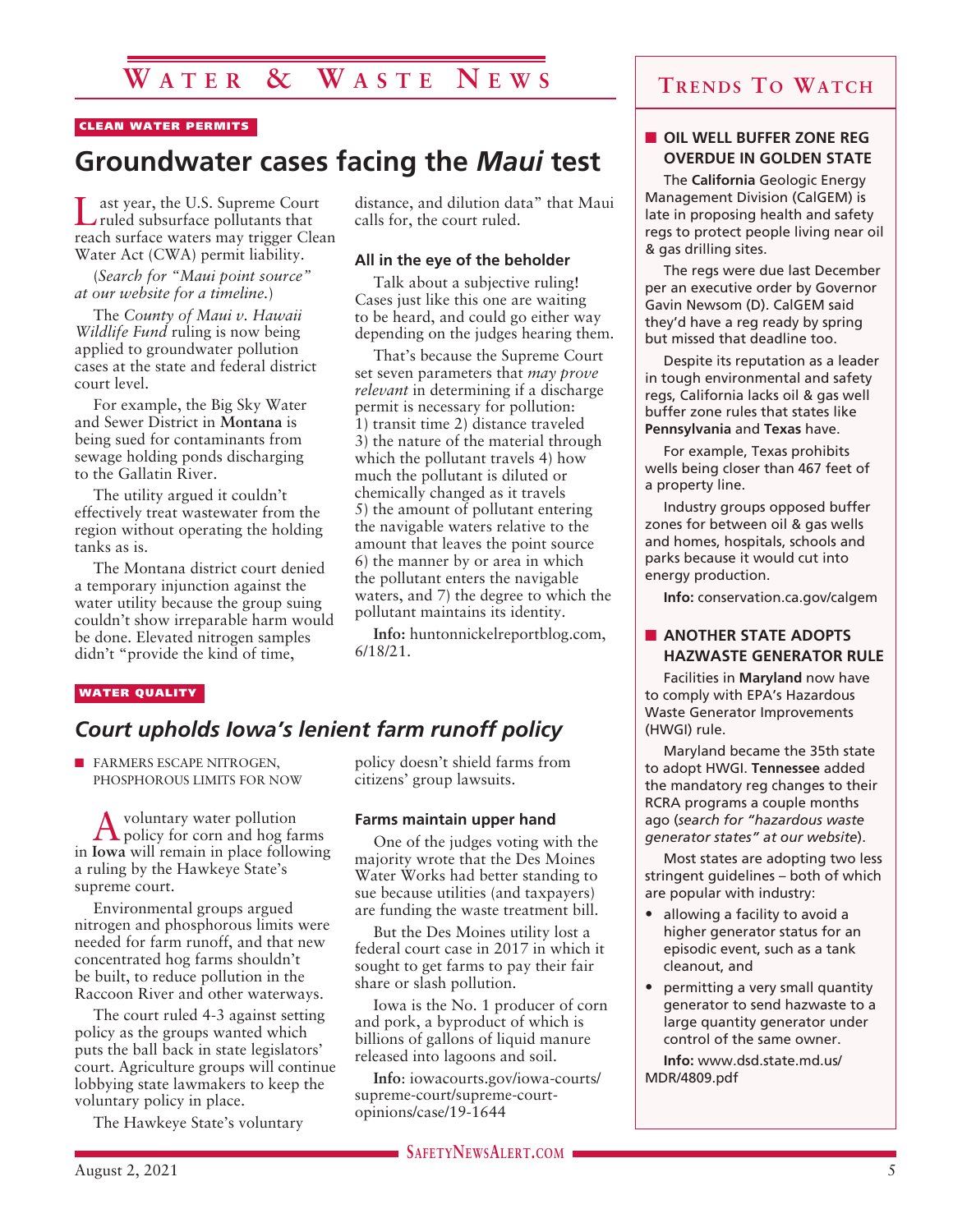# **E nvi r o / S a f e t y U p d a t e**

#### ELECTRONIC REPORTING

# **Paper hazwaste manifests phased out**

The days of sending in paper-only hazardous waste manifests ended on June 30.

EPA's hazwaste electronic manifest rule (eManifest) gives treatment, storage and disposal facilities (TSDFs) one of four options besides paper:

- all electronic
- hybrid (electronic/image)
- image only, or
- data plus image.

 The eManifest rule was enacted to slash paperwork duties for government and industry under the Paperwork Reduction Act.

#### **Industry reluctant to jump aboard**

TSDFs can now insist their hazwaste-generating customers create an account in the eManifest online portal.

But TSDFs can continue taking paper manifests for the time being.

Despite all-electronic (online-only) being the easiest and least expensive option, fewer than 1% of facilities are using it.

EPA hasn't announced a sunset date for hazwaste generators (roughly 600,000-plus sites nationwide) and

is sticking with the June 1, 2023 deadline for all facilities to comply fully with eManifest.

**Info:** *The eManifest portal is at* rcrainfo.epa.gov/rcrainfoprod/action/ secured/login

### *Commitment to ESG a part of financial filings?*

The U.S. Senate is considering adding environmental, social and governance-related (ESG) disclosure requirements for publicly traded companies.

The House passed the ESG changes to Securities and Exchange Commission (SEC) filing guidelines along party lines.

Democrats in the Senate can push the bill through with Vice President Kamala Harris' vote if necessary.

If the bill passes, companies would need to report on climate change risk and impact (including any risk management strategies in place), political spending, tax havens, executive pay and corporate diversity.

**Info:** paulhastings.com/insights (6/21/21)**.**

#### **WHERE TO GET HELP**

#### **NONLINE MAPPING TOOL FOR FINDING WATER POLLUTION**

Here's a great resource for utilities and water program managers:

An online mapping tool that shows potential sources of drinking water contamination throughout the country.

Drinking Water MAPS is a free online map program from EPA that highlights known polluted areas in U.S. watersheds.

**Info:** epa.gov/sourcewater protection/drinking-water-mappingapplication-protect-source-watersdwmaps

#### **N** CHECK THIS OVERLOOKED **AREA FOR ENERGY SAVINGS**

What's a big energy waste for commercial facilities?

Try outdated lighting in parking garages, especially 24-hour facilities.

One advantage: Lighting retrofits can be done in stages without inconveniencing tenants.

Some sites go with light emitting diode (LED) lamps because they last longer and use less electricity.

**Info:** stouchlighting.com/ blog/3-benefits-of-led-parkinglot-lighting

#### *Sharpen your judgment – THE DECISION*

#### *(See case on Page 2)*

The citizens' group won.

The court agreed with the citizens' group that the pollutant discharge elimination system (PDES) permit wasn't strong enough to protect groundwater.

In a previous decision, a lower court ruled the state agency should rewrite the PDES permit so it:

- required the company to monitor for pollutants, and
- set lower discharge limits.

In an odd twist, the state agency balked at being told what to do by the judge, and fell back on a recently passed law that bans regulators from enacting "administrative rules," unless the agency is granted those powers.

That tactic didn't work out too well. The court ruled

there was nothing out of the ordinary with a court ordering regulators to rewrite a permit if citizens make a reasonable argument the environment may be at risk.

#### **NO ANALYSIS: IT'S BETTER TO NIP CITIZENS' CONCERNS IN THE BUD THAN RISK A BATTLE**

This company had an opportunity to go back to the drawing board and ease the citizens' group's concerns about water quality.

Citizens made a compelling case the company (a cattle feedlot) should scale back in size to prevent a spike in nitrate and bacteria levels.

The state agency should've set tighter guidelines. The company ended up paying for the agency's mistake.

**Cite:** *Clean Wisconsin v. Department of Natural Resources*, WI Circuit Court, No. 2015-cv-002633. Dramatized for effect.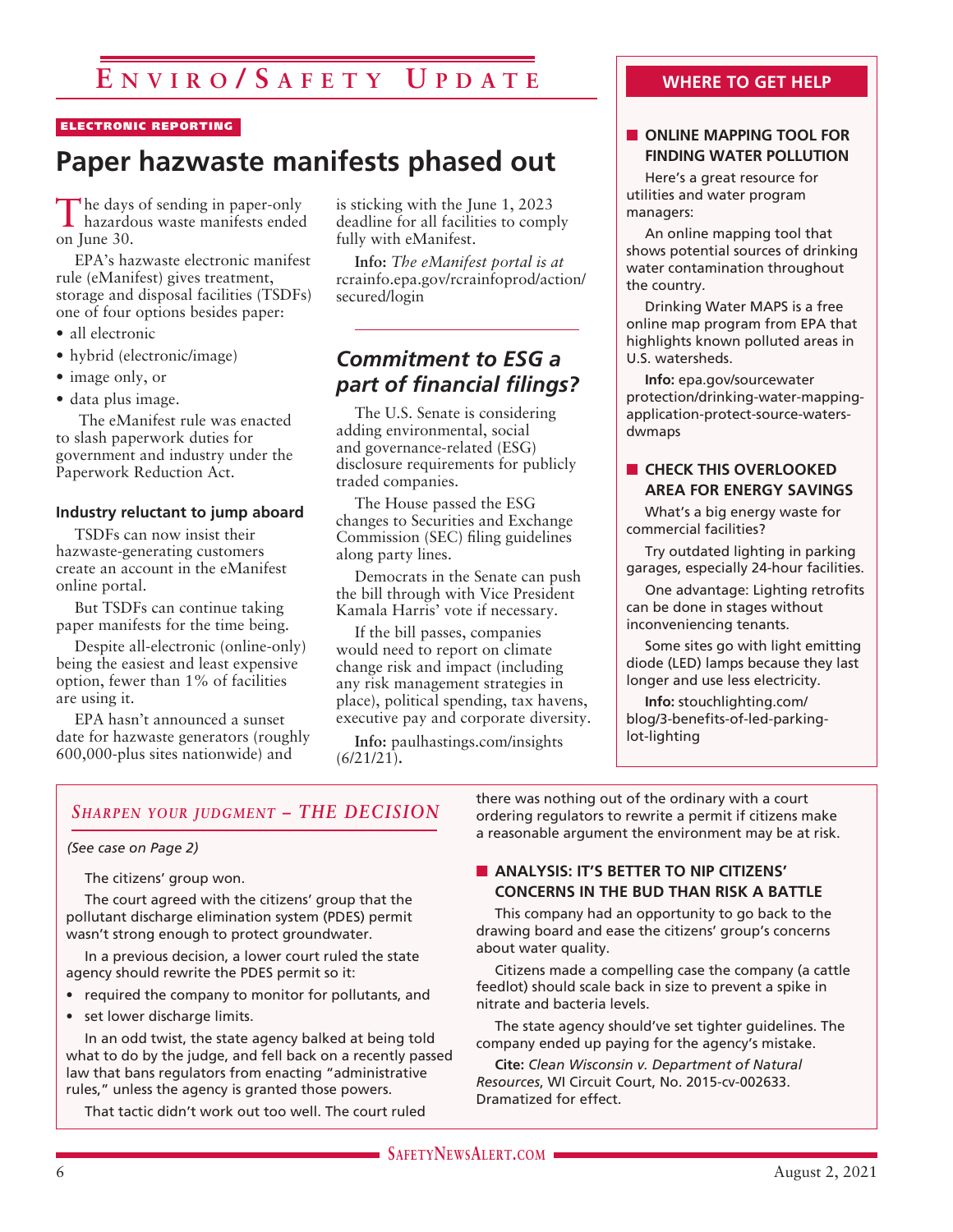# **W h a t ' s C o m ing**

#### SUPREME COURT

# **Refineries win biofuel waiver battle**

The U.S. Supreme Court ruled 6-3 in favor of small refineries' right to exemptions from blending biofuels into gasoline, as mandated by the Renewable Fuel Standard (RFS).

The ruling reversed a decision against **Oklahoma**, **Utah** and **Wyoming** refineries that were awarded waivers by the Trump EPA.

#### **Ethanol makers take it on chin**

Larger refineries, as well as producers of ethanol, cellulosic biofuel and other renewables, have argued that by granting waivers to small refineries, it forces them to fulfill annual RFS production volumes and to purchase more credits.

Few refineries were awarded waivers until Trump's term. But eventually ethanol advocates convinced the administration to ease up on issuing exemptions.

**Info:** supremecourt.gov/ opinions/20pdf/20-472\_0pm1.pdf

### *Enviro Justice program gets \$50M jump-start*

The American Rescue Plan approved by Congress will allocate \$50 million to environmental justice (EJ) initiatives, by far the largest funding of its kind.

The largest slice will go toward EJ grants. EPA is doling out funds to asthma and air quality community projects in Los Angeles, Houston, Madison, **Wisconsin**, Hartford, **Connecticut** and other areas (\$16.6 million total).

- \$7 million will fund the Diesel Emissions Reduction Act rebate program with overburdened communities eventually receiving electric buses.
- \$5.1 million will go toward civil and criminal enforcement with added monitoring near low-income communities and drinking water

sources for pollution like air toxics and hazardous metals.

**Info:** epa.gov/environmentaljustice

### *Changes to corrosive waste definition nixed*

Phew! EPA won't be lowering the threshold for corrosive waste under the Resource Conservation and Recovery Act (RCRA).

The agency denied a petition to reduce the threshold for a corrosive hazardous waste from a pH level of 12.5 to 11.5, and to expand the corrosive definition to also include non-aqueous waste.

The Public Employees for Environmental Responsibility (PEER) first petitioned for the changes in 2015 because World Trade Center firefighters and emergency responders developed lung disease from breathing in alkaline dust. Had a lower limit been in place in 2001, more responders would've worn face masks and respirators.

#### **Avoids RCRA headaches for many**

EPA "tentatively" denied the petition in 2016. The Biden EPA has now officially denied it.

PEER's suggested changes would've added a slew of waste items to RCRA's hazardous listings.

For example, ammonia has a pH level of about 11.6. Facilities that generate ammonia waste would've needed to expand waste determinations to cover their hides and protect workers, emergency responders and the public.

A waste is corrosive if it's:

- aqueous with a pH less than or equal to 2 or greater than or equal to 12.5, or
- a liquid that corrodes steel at a rate greater than 6.35 millimeters per year at a test temperature of 55 degrees Celsius.

**SAFETYNEWSALERT.COM** 

#### **REAL PROBLEMS/SOLUTIONS**

#### **N** DASHBOARDS SHOW WHERE **TO IMPROVE EFFORTS**

What are your significant environmental impacts?

Water, air, waste, or is it all of the above?

Whatever your answer, you need to be measuring them regularly and with a very critical eye.

We've gotten the best results using electronic dashboards via an online program.

But when the cards show "green" results across the board or in most areas, it's not a time for patting everyone on the back.

Green results can be a sign your metrics aren't tough enough, whether it's trash you landfill, specific air pollutants you have to monitor, you name it.

#### **Always green? Set higher goals**

On the flip side, red results can mean you are setting the bar high enough – maybe too high – in certain areas.

For our purposes, we want red to show if we're close to a target or way under.

That way we know if those metrics need to be adjusted, or if our team isn't doing all it can do.

#### **THE FROM OUR SUBSCRIBERS**

*More than 90% of our readers report in surveys that* Environmental Compliance Alert, *with its quick-read format, is more valuable than any other publication they read.*

**II** The brief format allows me<br>to survey a wide variety of topics. It's topical, timely and well-written."

> **Cameron Walker Site Specialist Metropolitan Water Willow Springs, Illinois**